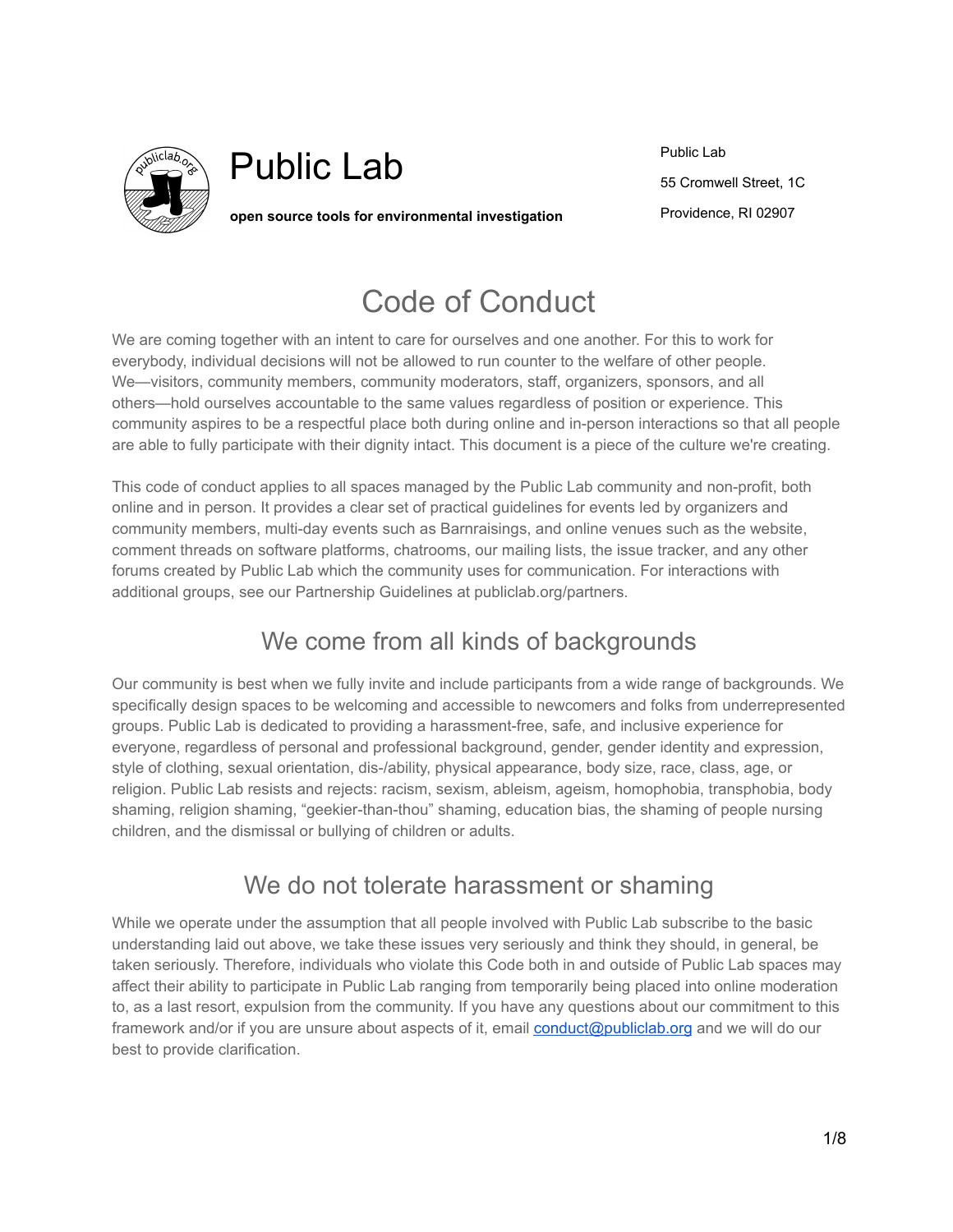## How It Works

Sometimes things go wrong. When a situation is uncomfortable, hurtful, exclusionary, or upsetting, there is a problem that should be addressed. This code of conduct is an effort to maintain a safe space for everyone, and to talk about what might happen if that space is compromised. There are additional guidelines below for community behavior on how we expect people to interact with one another.

## Two helpful groups:

**Conduct Committee (ConductCom)**: If at any time you experience something that you are not comfortable with, you may contact the Conduct Committee.

For the [event name] in Month YYYY, in person Conduct Committee members are:

- [Firstname Lastname]
- [Firstname Lastname]
- [Firstname Lastname]
- [Firstname Lastname]

If you would like to have a confidential conversation, meet with ConductCom in person or send email to conduct@publiclab.org. A minimum of two committee members will confer and respond as swiftly as possible. If you would prefer to speak privately with a representative of the nonprofit, please contact the executive director Shannon Dosemagen directly either in person or by email: [shannon@publiclab.org](mailto:shannon@publiclab.org).

To submit a report anonymously for review by ConductCom, go online via phone or computer to our anonymous "contact" app, located at <https://goo.gl/forms/Ma6lEkZ0TuE7D9FZ2>. This contact app will be monitored daily at 8am CST during in-person events like Barnraisings and weekly at all other times. During multi-day in-person events hosted by the Public Lab non-profit, there will also be a physical suggestion box available. This box will be monitored throughout the event and can also be used to let us know if you need us to check on an anonymous online submission sooner.

NOTE: ConductCom is not open to self-appointment. The committee lead is responsible for posting job roles and interviewing to fill roles, with attention to diversity, equity, and inclusion. At time of writing, the lead is Liz Barry.

**Moderators Group**: The moderators group is responsible for addressing immediate moderation issues that arise during online violations of the code over email lists and Public Lab community websites, as well as approving first-time posts and generally handling spam. Instructions on how to become a moderator, and, if you've been placed in moderation how to begin the process of getting out of moderation can be found at: [https://publiclab.org/moderation.](https://publiclab.org/wiki/moderation)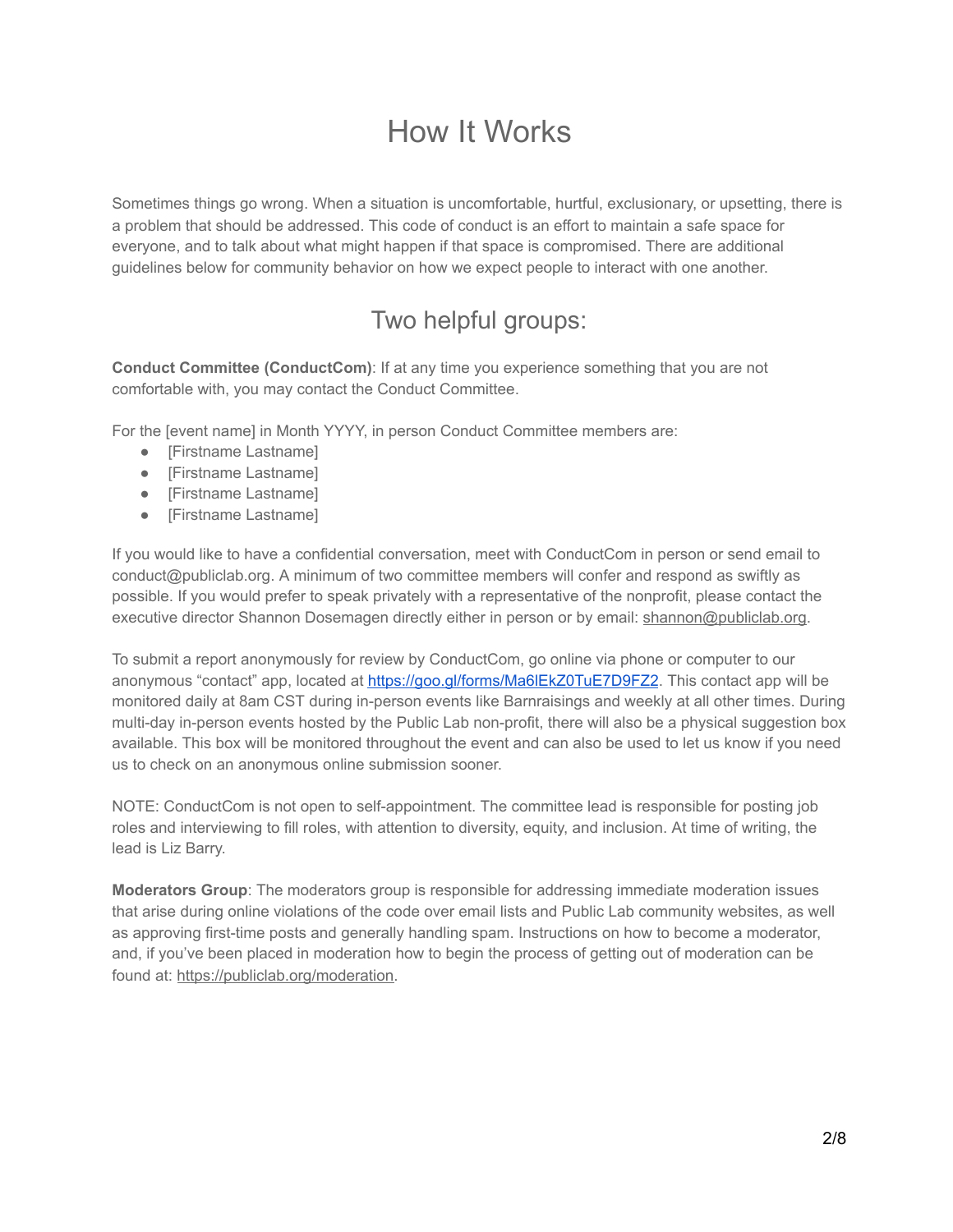# A Culture of Empathy

We begin interactions by acknowledging that we are part of a community with complementary goals. Different views are allowed to respectfully coexist in the same space. When something's happened and someone is uncomfortable, our first choice is to work through it. Endeavor to listen and appropriately adjust your behavior if someone approaches you privately with a request that you apologize or publicly requests that you stop an ongoing presentation. If someone questions your words, actions or motives, or "calls you out", hear their feedback and respond respectfully. It's okay to not understand why something is hurtful or causes discomfort, as long as you approach it respectfully, with empathy. Repeating hurtful behavior after it has been addressed is disrespectful and is not allowed. Doing so will result in removal and subsequent banning from in-person events and being placed into moderation in online spaces.

### The first rule of engaging with others is consent

During in-person gatherings, consent is important to highlight because the negotiation of consent can be subtle, and it's easy to miss each other's non-verbal cues, resulting in miscommunication and/or offense. During online interactions, consent can be even harder to distinguish.

We make guesses or assessments of consent (willingness, welcome, invitation) all the time. Then we stay open to signs that the consent isn't there. Handshakes are a clear example of consent: someone offers a hand, and you take it if you want to shake it. A friendly smile might indicate consent to start a conversation. It might not. We learn that in the interaction. Sometimes we ask directly. We are open to making mistakes, and learning from them. The more we learn to be empathetic and see other people, the more we're able to talk about consent.

Before you engage with someone on any level, be sure you have their consent. If your indications aren't being heard, you can also ask for help from other folks, especially Conduct Committee members and staff of the non-profit: "They aren't taking the hint. Will you help?" Bystanders failing to stand up to reduce harm in the moment can be as bad for our community as the exchange itself, and is itself a violation of this Code of Conduct. If you witness something, it's your responsibility to say something. This is how we keep each other accountable and keep our community safe.

### We are all making efforts to converge in a common space

Functioning as a community means that we **all** need to make efforts to maintain respectful communication in **all** directions. We—people of all ages and backgrounds—make efforts to clearly and succinctly express ourselves, while respecting the truth in one another's lived experiences. Specifically, **we endeavor to:**

- **Present our contributions in ways that could help others.** Stylistically, professional communication does not use all caps, multiple exclamation points, or internet acronyms (lol). People with more expertise/experience should endeavor to write about scientific and technological subjects in ways that support newcomers in gaining familiarity with and contributing to a subject area, rather than in ways that exclude newcomers and "gate-keep" knowledge.
- **Ask for help in ways that make it easier for others to assist us.** For example, writing out a series of smaller questions makes it easier for others to respond, compared to writing one big, complex question.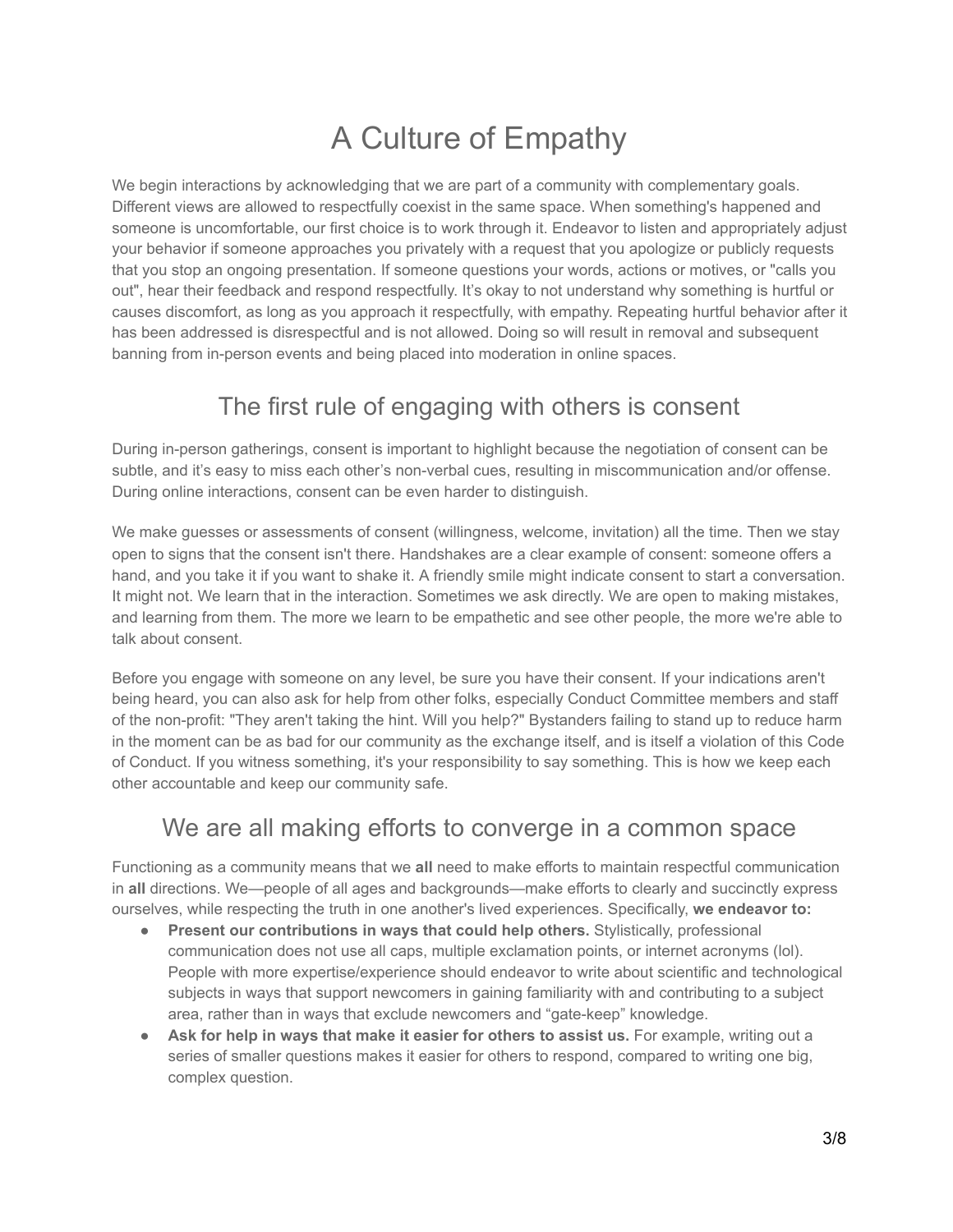# Guidelines for in-person community behavior

| <b>Do</b>                                                                                                                                                                                                                       | Don't                                                                                                                                                         |
|---------------------------------------------------------------------------------------------------------------------------------------------------------------------------------------------------------------------------------|---------------------------------------------------------------------------------------------------------------------------------------------------------------|
| + Do Respectfully share what method works best for x Don't Disparage entire groups/sets of people for<br>you, while giving others space to think differently and their beliefs or methods<br>contribute other ideas             |                                                                                                                                                               |
| + Do Ask permission to take pictures of-and post<br>about-others on social media (see Media Consent,<br>below)                                                                                                                  | x Don't Upload photos, tag or mention others online<br>without their consent                                                                                  |
| + Do Speak your own narrative, from your own<br>unique culture                                                                                                                                                                  | x Don't Caricature the cultural expressions of<br>groups you are not a member of                                                                              |
| + Do Model inclusionary expertise - if others in the<br>group appear to be "lost", slow down; stop and ask<br>for input                                                                                                         | x Don't Present information in a way / at a level that<br>no one else in the room can understand, with no<br>attempt to include others in the discussion      |
| + Do Create events that are all-ages appropriate                                                                                                                                                                                | x Don't Use language that excludes youth and their<br>experiences as vital contributors                                                                       |
| + Do Give everyone a chance to talk, only<br>interrupting if absolutely necessary-for example, to<br>stop Code of Conduct violations or maintain<br>timesharing                                                                 | x Don't Repeatedly disrupt a discussion                                                                                                                       |
| + Do Stop, listen and ask for clarification if someone<br>perceives your behavior or presentation as violating<br>the Code of Conduct                                                                                           | x Don't Ignore others' request to stop potentially<br>harmful behavior, even if it was an accident                                                            |
| + Do Cultivate a non-violent sense of humor and<br>self-expression                                                                                                                                                              | x Don't Joke using words related to actual or<br>insulting descriptions of people                                                                             |
| + Do Use words that accurately describe the<br>situation - For example, "The wind was ridiculously<br>strong!" instead of "The wind was crazy!"                                                                                 | x Don't Use disability and mental/emotional health<br>terminology to describe a situation metaphorically,<br>especially if the phrasing is meant as an insult |
| + Do Only discuss someone else's lifestyle practices<br>if they invite you to a conversation on the topic                                                                                                                       | x Don't Make unwelcomed comments regarding a<br>person's lifestyle practices, such as related to food,<br>health, parenting, relationships, and employment    |
| + Do Ask someone before you hug them; keep your x Don't Initiate physical contact or simulate physical<br>hands/body to yourself, even when joking, unless the contact without consent<br>other person has given verbal consent |                                                                                                                                                               |
| + Do Disengage and find another activity if someone<br>did not invite you and is not engaging with you                                                                                                                          | x Don't Violate personal space by continuing your<br>physical presence into private spaces without<br>consent                                                 |
| + Do Exercise the right to talk about your own<br>identity if you want to, or not if you don't want to                                                                                                                          | x Don't Deliberately "out" any aspect of a person's<br>identity without their consent                                                                         |
| + Do Use the pronouns people have specified for<br>themselves                                                                                                                                                                   | x Don't Purposely misgender someone (ie, refusing<br>to use their correct gender pronouns) after they have<br>told you their correct pronouns                 |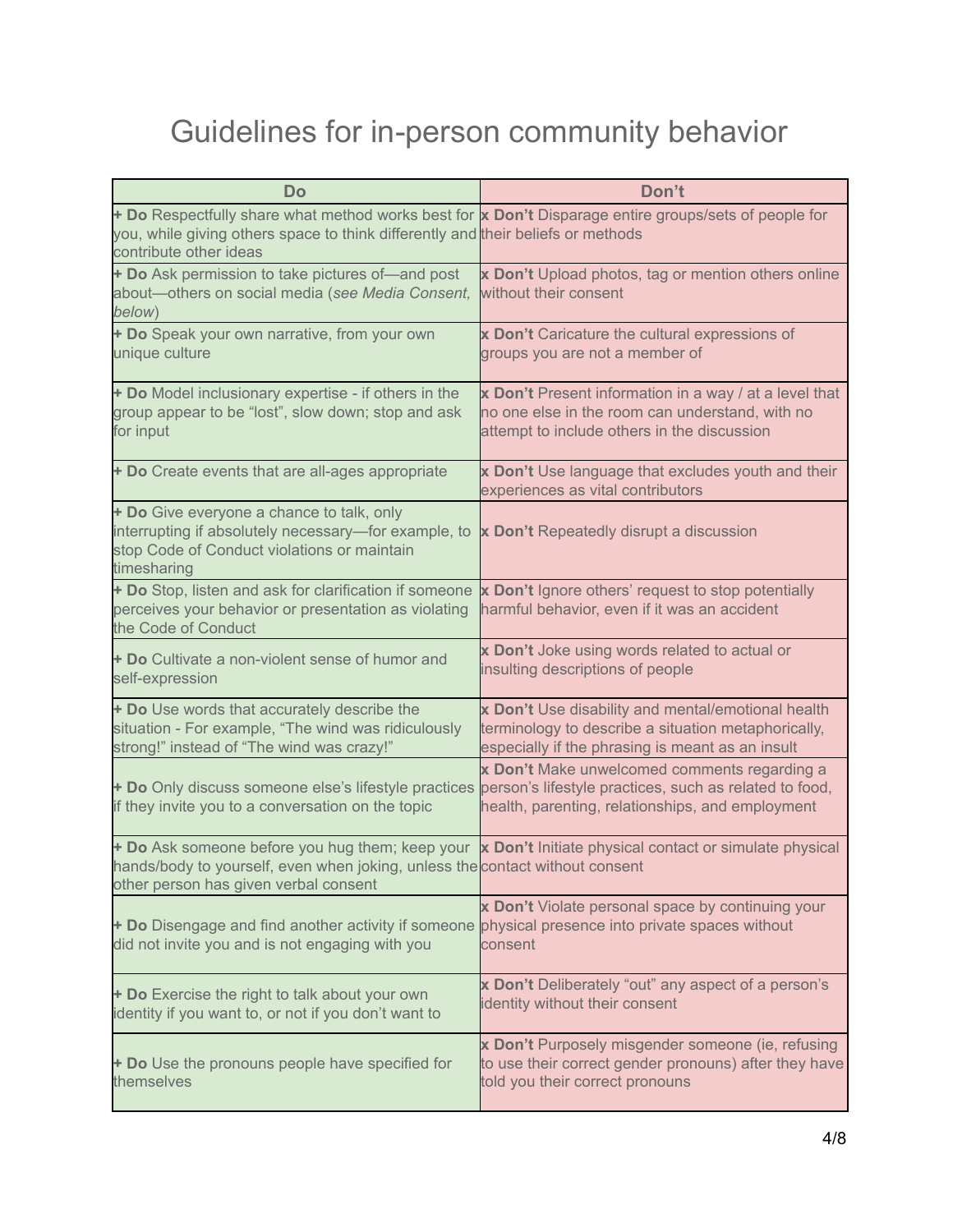## Additional guidelines for online community behavior

Online modes involve large numbers of people interacting without the helpful presence of gestural, expression, and tonal cues regarding consent. Because of this, respectful and self-aware online conduct is both especially important and difficult. Our community has evolved specific guidelines for online interactions. If someone violates these guidelines, someone from the Moderators group will place them into moderation by changing that person's posting permission on the relevant list, on the website, or both. Our triple notification standard means that immediately following that action, a point person from the Moderators group will 1) email the person directly with a brief explanation of what was violated, 2) send a summary email to the rest of the moderators group, 3) if it happened on a public list (vs a website), notify the list that one of our members has been placed into moderation with a brief explanation of what is not tolerated.

| <b>Do</b>                                                                                                                                        | Don't                                                                                                                                                                                                                |
|--------------------------------------------------------------------------------------------------------------------------------------------------|----------------------------------------------------------------------------------------------------------------------------------------------------------------------------------------------------------------------|
| + Do Stay on topic to make long threads<br>easier to follow                                                                                      | x Don't Send spurious one-line responses<br>that effectively "spam" hundreds of people<br>and lower the overall content quality of a<br>conversation. (Exception: expressions of<br>appreciation and encouragement!) |
| + Do Start a new thread to help others<br>follow along. Important if your response<br>starts to significantly diverge from the original<br>topic | <b>x Don't Respond with off-topic information</b><br>making it hard for the large group of readers<br>to follow along                                                                                                |
| + Do Write short and literal subject lines to<br>help the readers of the list manage the<br>volume of communication                              | x Don't Use easily misinterpreted humor and<br>euphemisms in subject lines                                                                                                                                           |
| + Do Mind your tone. We are not having this<br>conversation in person, so it is all the more<br>important to maintain a tone of respect          | x Don't Write in aggressive tone, dismissive,<br>disrespectful tone, mocking tone, off-color<br>tone. Note: writing in all caps is regarded as<br>shouting                                                           |
| + Do Be kind and supportive. Enthusiasm is<br>welcome! Offer ways forward                                                                        | x Don't Cast dispagement and doubt; block<br>paths forward without opening new ones                                                                                                                                  |

If you wish to begin the process of getting out of moderation, respond to the email sent to you from **[moderators@publiclab.org](mailto:moderators@publiclab.org)**. The Moderators group has the option to involve ConductCom.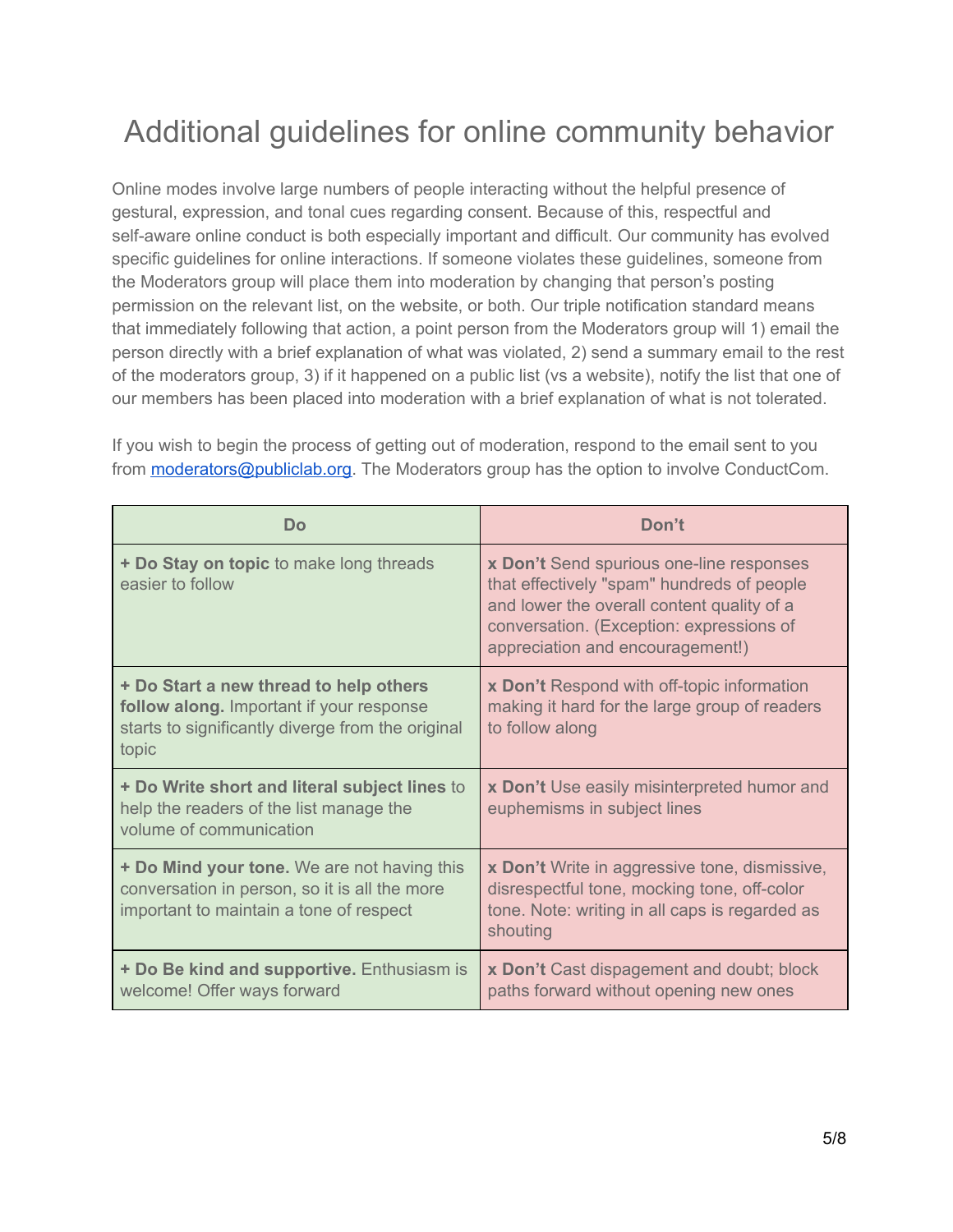# Anonymity on publiclab.org

### <https://publiclab.org/wiki/anonymity#PublicLab.org>

There are actions you can take to keep your identity private during each of the following moments:

### **When browsing the Public Lab website:**

NOTE: All content on publiclab.org—posts, comments, edits, & likes—is publicly accessible, no account is needed for you to browse. To avoid other tracking of your activities on the internet:

- Use a public, or shared computer, such as a library computer.
- Use [Incognito](https://myshadow.org/increase-your-privacy) mode to ensure that your browsing history is cleared when you close your browser windows.

### **When signing up for a publiclab.org account:**

NOTE: If you create an account at publiclab.org/signup in order to interact by liking, commenting, posting, editing, the username you choose will be the only default publicly viewable content about you.

- Choose a username that does not relate in any way to your true identity—for example, choose two colors and a number: purpleBlue23
- Use an anonymously created email address (such as one that, as in (1), does not reveal your identity: orangeRed456(a)gmail.com. This may mean creating a new account.

### **When filling out your Profile page, or not! :**

NOTE: Creating an account at PublicLab.org automatically generates a publicly viewable profile page for the chosen username (like <https://publiclab.org/profile/warren>). You can fill this page out, but to maintain anonymity:

- Do not share identifying information on your profile page, such as your name (even first name), location, current or former school names, or background/career
- Be careful not to expose identifying information through your profile picture—either don't use one, or use a picture you downloaded online, like a cartoon or an animal picture. Note that photos of your face, even if you don't add any names, can sometimes be used to identify you by searching for similar photos on the internet that do list your name. So be careful!

### **When posting content:**

NOTE: When posting via publiclab.org/post or in any comment box, follow the same guidelines as for profile pages (above). To maintain anonymity:

● Do not share photos you share with recognizable locations or personal data in the background of the picture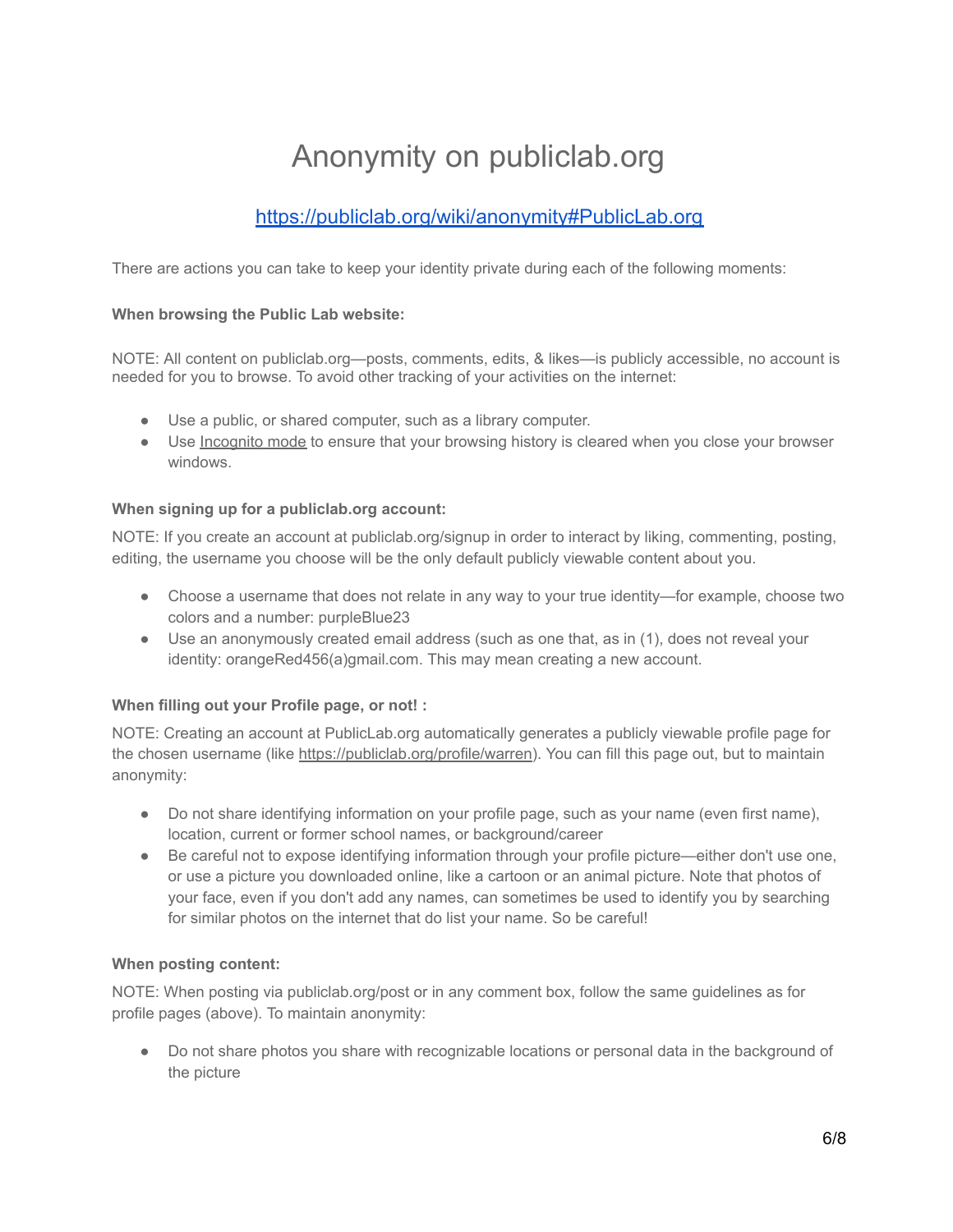- Do not share photos with identifying metadata; if they were taken on a smartphone, they often include GPS coordinates. (you can get around this by uploading a screenshot of the image instead of the original)
- Do not mention your own location or that of others who wish to remain anonymous

### **IF choosing to interact publicly …**

Of course, it's your choice to share personal or identifying information if you wish, and you may decide that the power of speaking with your true name can be worth the risks—but **this is a decision only you can make, and you can't make it for others.** So be sure that if you do intentionally share personal, identifying, or otherwise private information about yourself, that you don't reveal others' information without their explicit consent.

## Further information about accounts on PublicLab.org

- The email address you use to sign-up is not shown publicly; staff of the Public Lab non-profit who are also web administrators are able to see your email but are not permitted to share it with others without your explicit consent
- There is no 3rd party access to the information you gave while signing-up with on PublicLab
- If you use a 3rd party website to create an account on PublicLab.org, we only verify your email address, and do not access or store your age, birthday, gender, location, or other personally identifiable information
- There is no "age gate" on publiclab.org—we do not ask or store how old you are
- There is no direct or private messaging on publiclab.org
- Every new poster's first content submission is held in moderation until reviewed by a Moderator, if you do encounter offensive content - report it to moderators(a)publiclab.org

# Privacy checklist for minors and their parents, guardians, and teachers

[https://publiclab.org/public-lab-for-teachers#Consider+the+privacy+of+minors](https://publiclab.org/wiki/public-lab-for-teachers#Consider+the+privacy+of+minors)

- ❏ Do not use your real name as your username
- ❏ Do not use your first and last name together anywhere on the site
- ❏ Do not use any of your existing social media handles as your username
- ❏ Do not link back to your personal social media
- ❏ Do not share your gender; reduce/eliminate the use of gendered pronouns in your writing
- ❏ Do not share individually identifying photos of yourself on your profile page (photos of hands are OK, photos of faces are not)
- ❏ Do not share photos of your group in a research note in which individual faces are identifiable (consider adding friendly emojis or blur!)
- ❏ To protect the location privacy of minors while mapping and capturing/sharing geographic data, while posting research notes about your mapping activity or stitching images into maps in